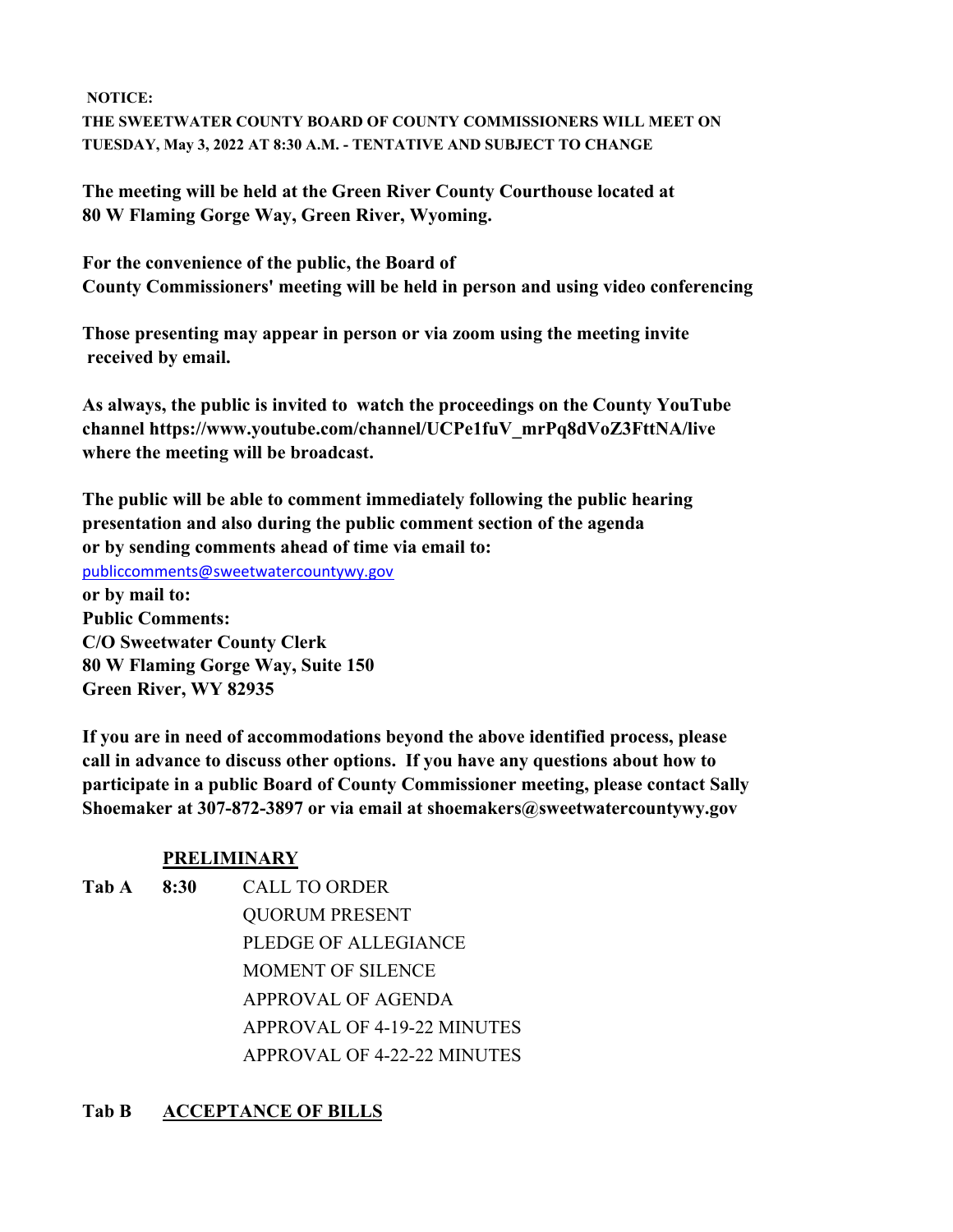|       |                                          | 1. Approval of County Vouchers/Warrants (EAL's)<br>2. Approval of Bonds |                      |  |  |
|-------|------------------------------------------|-------------------------------------------------------------------------|----------------------|--|--|
| Tab C | <b>BUDGET AMENDMENTS: PUBLIC HEARING</b> |                                                                         |                      |  |  |
|       |                                          | 1. Fleet/Vehicle Maintenance                                            | B. Berry             |  |  |
|       |                                          | 2. County Sheriff                                                       |                      |  |  |
|       |                                          | 3. Payroll: Various Departments                                         |                      |  |  |
|       |                                          | <b>COUNTY RESIDENT COMMENTS/CONCERNS</b>                                |                      |  |  |
|       | 8:45                                     |                                                                         |                      |  |  |
|       | <b>ACTION/PRESENTATION ITEMS</b>         |                                                                         |                      |  |  |
| Tab D | 8:55                                     | <b>Granicus Software Presentation</b>                                   | E. Henschel, C. Peck |  |  |
| Tab E | 9:15                                     | Southwest Counseling Request for Letter of Support                      | L. Acker             |  |  |
| Tab F | 9:25                                     | National Economic Development Week 2022 Proclamation K. McDonald        |                      |  |  |
| Tab G | 9:35                                     | Request Approval to Purchase an Emergency Water                         | K. Marchal           |  |  |
|       |                                          | Rescue/Patrol/Recovery Boat for the Sheriff's Office with               | Sheriff              |  |  |
|       |                                          | Coronavirus State and Local Fiscal Recovery Funds                       |                      |  |  |
| Tab H | 9:40                                     | Request Approval to Purchase Vehicles for County                        | K. Marchal           |  |  |
|       |                                          | Government Offices and Departments with Coronavirus                     |                      |  |  |
|       |                                          | <b>State and Local Fiscal Recovery Funds</b>                            |                      |  |  |
| Tab I | 9:45                                     | Request Approval to Upgrade the County Detention                        | K. Marchal           |  |  |
|       |                                          | Center's Security Door and Camera System with                           | G. Legerski          |  |  |
|       |                                          | Coronavirus State and Local Fiscal Recovery Funds                       |                      |  |  |
| Tab J | 9:50                                     | Request Approval to Consolidate the County's Door Control               | K. Marchal           |  |  |
|       |                                          | System with Coronavirus State and Local Fiscal                          | G. Legerski          |  |  |
|       |                                          | <b>Recovery Funds</b>                                                   |                      |  |  |
| Tab K | 9:55                                     | Resolution 22-5-EN-01 Restricting Commercial                            | G. Legerski          |  |  |
|       |                                          | Vehicles on CR #1220 and CR#1221                                        |                      |  |  |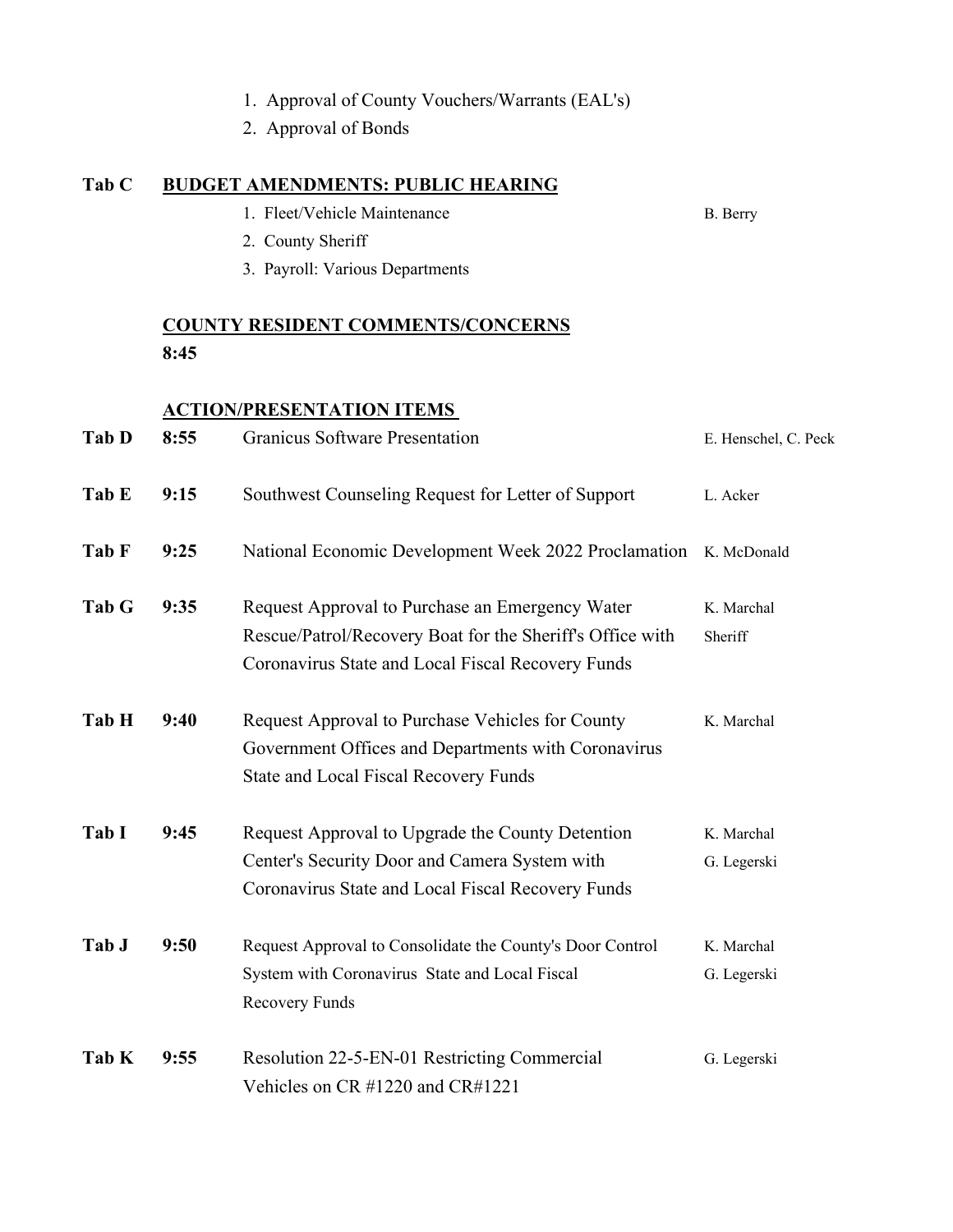| Tab L            | 10:00                               | Approval of the Right-of-Way Renewal Grant Application<br>for CR#78 Point of Rocks Landfill Road | G. Legerski        |  |  |
|------------------|-------------------------------------|--------------------------------------------------------------------------------------------------|--------------------|--|--|
| Tab M            | 10:05                               | Approval of the Right-of-Way Renewal Grant Application<br>for CR#39 Sweeney Ranch Road           | G. Legerski        |  |  |
|                  | 10:10                               | <b>Break</b>                                                                                     |                    |  |  |
| Tab N            | 10:20                               | Request to Staff Vacant Seasonal Election Clerk<br>in the Clerk's Office                         | G. McLean, C. Lane |  |  |
| Tab O            | 10:25                               | <b>Resolution Establishing Election Districts</b>                                                | C. Lane            |  |  |
| Tap P            | 10:30                               | Resolution Establishing an Absentee Polling Location and<br><b>Counting Center</b>               | C. Lane            |  |  |
| Tab <sub>Q</sub> | 10:35                               | Resolution Establishing Precinct Boundaries and Setting<br>Polling Locations                     | C. Lane            |  |  |
| Tab R            | 10:40                               | Ratify Draft Comments on the FGNRA Proposed<br><b>Management Direction</b>                       | Comm. Thoman       |  |  |
| Tab S            | 10:45                               | Elected Official Salary Discussion and Recommendation                                            | Comm. Lloyd        |  |  |
|                  | 11:00                               | <b>Break</b>                                                                                     |                    |  |  |
| Tab T            | 11:10                               | Specific Purpose Tax Survey and Discussion of Next Steps                                         | Comm Schoenfeld    |  |  |
|                  | <b>EXECUTIVE SESSION- AS NEEDED</b> |                                                                                                  |                    |  |  |
|                  | 11:30                               | 1. Personnel<br>2. Contracts                                                                     |                    |  |  |
|                  |                                     |                                                                                                  |                    |  |  |

## **FOR THE GOOD OF THE ORDER**

## **ADJOURN**

Per Wyo. Stat. §18-3-516(f) County information can be accessed on the County's website at www.sweet.wy.us